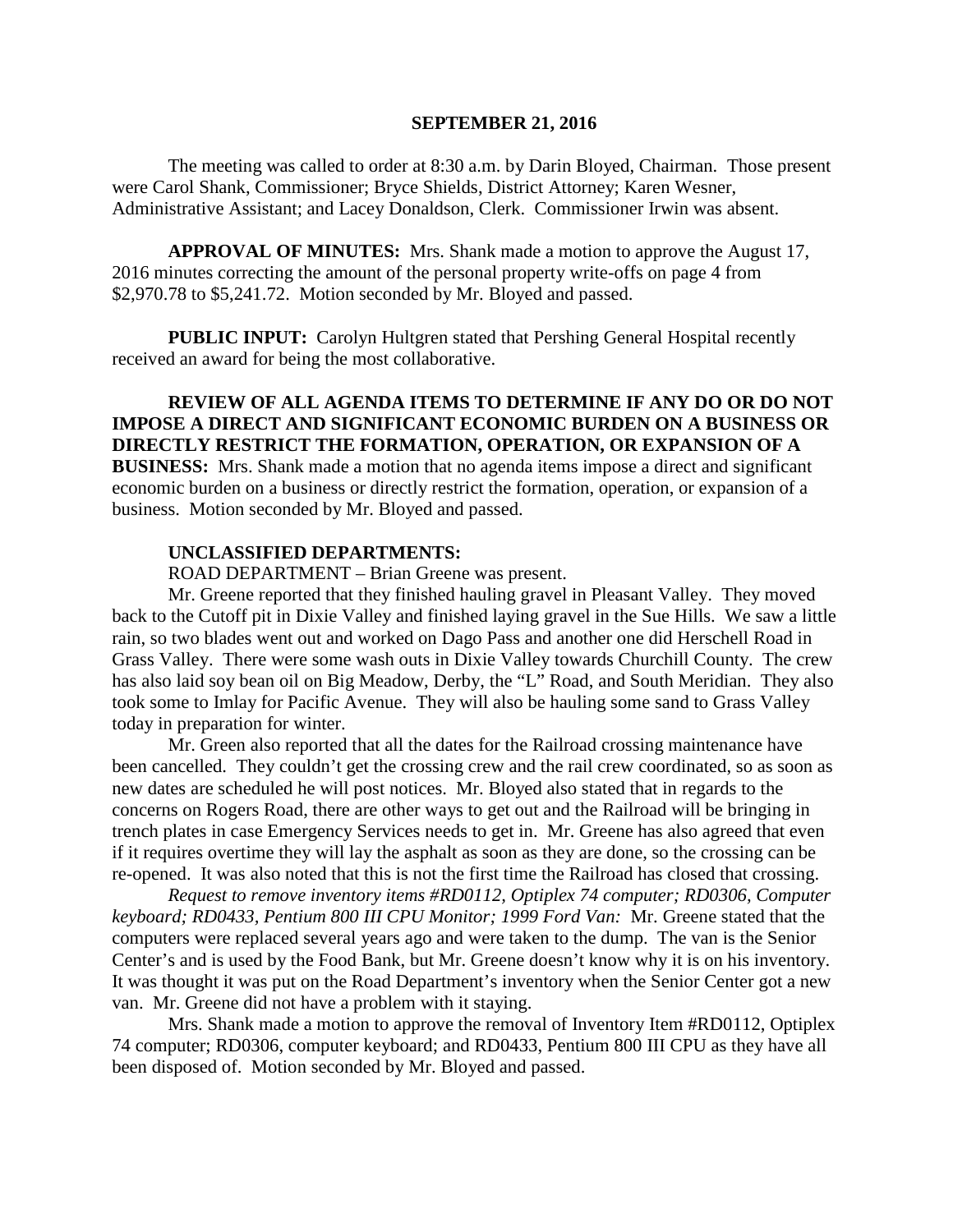LANDFILL – Brian Greene was present.

Mr. Greene reported that Mr. Nielsen will be off for a few days. Precision Blasting is going to start drilling today.

YEARS OF SERVICE RECOGNITION: Elizabeth Blondheim was presented a 10 year Certificate and Pin with 13 years of service.

# **UNCLASSIFIED DEPARTMENTS, CONT.D:**

SENIOR CENTER – Mrs. McKinney is attending the CPR/AED training this morning. Mr. Bloyed read an update. They are looking into taking a trip to San Francisco. AARP is coming in November to teach a satellite Driver Safety Course. This will be the first class they will be doing and if it is successful it will be implemented across the country.

BUILDINGS AND GROUNDS – John Handka was present.

Mr. Handka stated that they have begun winterizing the swimming pool. They have also been doing some fall clean-up at the ball fields and the cemeteries. The heating and A/C unit was installed at the Imlay rental house, but they are still waiting for Bruce Hudson to do some electrical work.

Mr. Handka stated that there were contractors working in the District Court offices over the weekend and he was not notified. The fire alarm was triggered.

A load of fuel will be delivered to the Airport today. Mr. Handka stated that the cost is  $7¢$  less a gallon than the last load we purchased.

Mr. Bloyed asked about the Grass Valley Community Center doors. Mr. Handka stated that they have been secured. Some people have had some problems opening the door. Mr. Handka stated that he doesn't feel it is hard to open. Mr. Bloyed also asked that Mr. Handka contact Mrs. Stripe when he is going to be out there.

COMMUNITY CENTER/ECONOMIC DEVELOPMENT – Mrs. Shank stated that Mrs. Lusby-Angvick is attending the SET (Stronger Economies Together) Conference. She also stated that a new Economic Development video on Pershing County has been released.

AMBULANCE – Mrs. Childs stated that she spoke with Mr. Murphy and it looks like POOL/PACT will be contributing more funds for the Stryker grant.

COMMUNITY HEALTH NURSE – Mrs. Shank stated that they are busy with flu vaccine clinics. The State will be coming out on September  $22<sup>nd</sup>$  to look at the County's available office space in the Annex Building.

LEPC – Mrs. Shank stated that there are some more EMPG (Emergency Management Performance Grant) grant funds available and she has given the information to Mr. Sparke. The deadline for submittal is October  $4<sup>th</sup>$ .

### **ELECTED DEPARTMENTS:**

LACEY DONALDSON, CLERK-TREASURER – Mrs. Donaldson stated that she was in Fallon most of last week attending the annual County Fiscal Officers (CFOA) Conference. The Clerks and Voter Registrars are still pushing the State to find funds to replace the voting equipment. Mrs. Donaldson also stated that she was nominated as Second Vice-President.

Mrs. Shank asked about the pros and cons for the Fuel Tax Ballot Question. Mrs. Donaldson stated that there was no interest from the public so she used language drafted by NACO (Nevada Association of County Officials). She had Mr. Shields review it as well.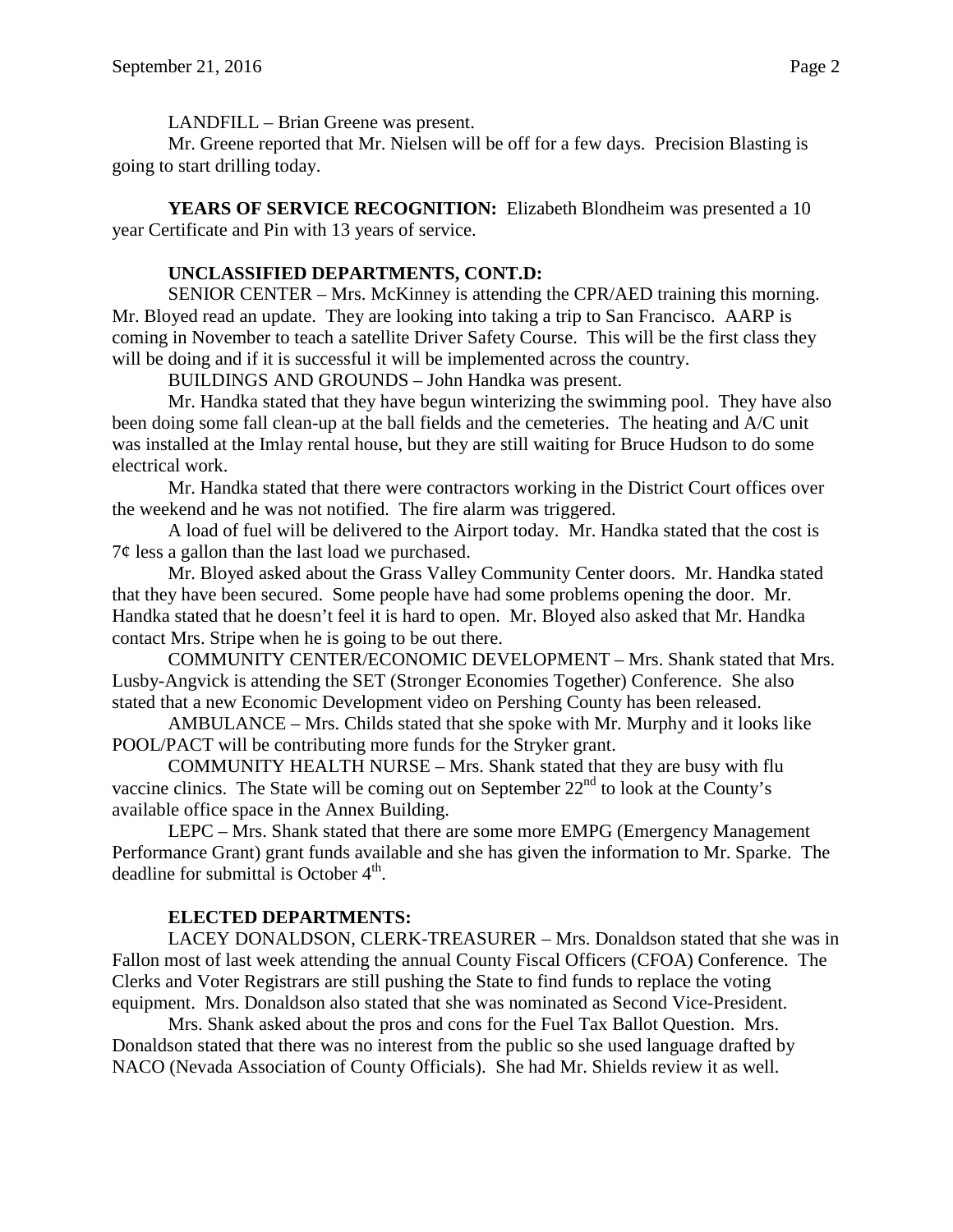*Approval of corrections/changes to the Tax Roll:* One correction was submitted for review as follows:

APN #007-291-42 Ballantyne Mobile Home was destroyed by fire

Mrs. Shank made a motion to approve the correction to the Tax Roll as presented. Motion seconded by Mr. Bloyed and passed.

RENE CHILDS, RECORDER-AUDITOR – Mrs. Childs stated that she also attended CFOA last week. She gave the Board an update recording some Recording Legislation that is being discussed. They are trying to increase the Recording fees and thought they could do one bill to incorporate all the counties, but Clark County wants it increased significantly more than the rural counties.

The auditors from Eide Bailly are here this week. There is also an auditor here reviewing the WIC program. ADS has finalized all the web-based email boxes and will cut-over next Friday. Mrs. Childs will send a memo to all Department Heads to let them know as it may take a few days. ADS will be here October  $3<sup>rd</sup>$  to manually change the settings on each computer. The email addresses will not be changing. Mrs. Childs stated that she also received a proposal from ADS to provide more IT services, so she will have an item put on the next agenda.

Mr. Bloyed asked Mrs. Childs about the requests the Sheriff has on the budget. Mrs. Childs stated that, to date, he is right on budget. She stated that she ran some numbers in regards to hiring another deputy and she estimates, with benefits, the cost to be \$73,540. She also wanted the Board to be aware that her office has not received any FMLA (Family Medical Leave Act) or Worker's Comp paperwork for the employee out on medical leave. Mrs. Wesner stated that it is under the old Worker's Comp claim. Mrs. Childs stated that he will have to update the paperwork. Mrs. Childs will pull the budget for the Sheriff's office's small equipment in regards to the other requests.

BRYCE SHIELDS, DISTRICT ATTORNEY – *Elizabeth Blondheim, Higher room rate request for conference in Las Vegas, NV:* Mr. Shields stated that Mrs. Blondheim is reluctant to stay at the hotel near the conference as one of her colleagues had a vehicle stolen from there last time. He also stated that 66% of this expense is reimbursed by the State.

Mrs. Shank made a motion to approve the higher room rate of \$109.87 for Elizabeth Blondheim to attend a conference in Las Vegas October 16-19, 2016. Motion seconded by Mr. Bloyed and passed.

**PROCLAMATIONS AND AWARDS:** There were no Proclamations or Awards considered.

**SALARY RESOLUTION:** S. SILVA, CHILD SUPPORT/DA'S OFFICE – Mrs. Shank made a motion to approve the Salary Resolution for Sandra Silva moving her from an Administrative Clerk I, Range 23, Step 4 to an Administrative Clerk II, Range 26, Step 3 effective August 3, 2016. Motion seconded by Mr. Bloyed and passed.

**CORRESPONDENCE:** Correspondence was received from the Bureau of Land Management regarding some questions the Board had asked David Kempwerth, Humboldt River Field Office Manager, at the last meeting.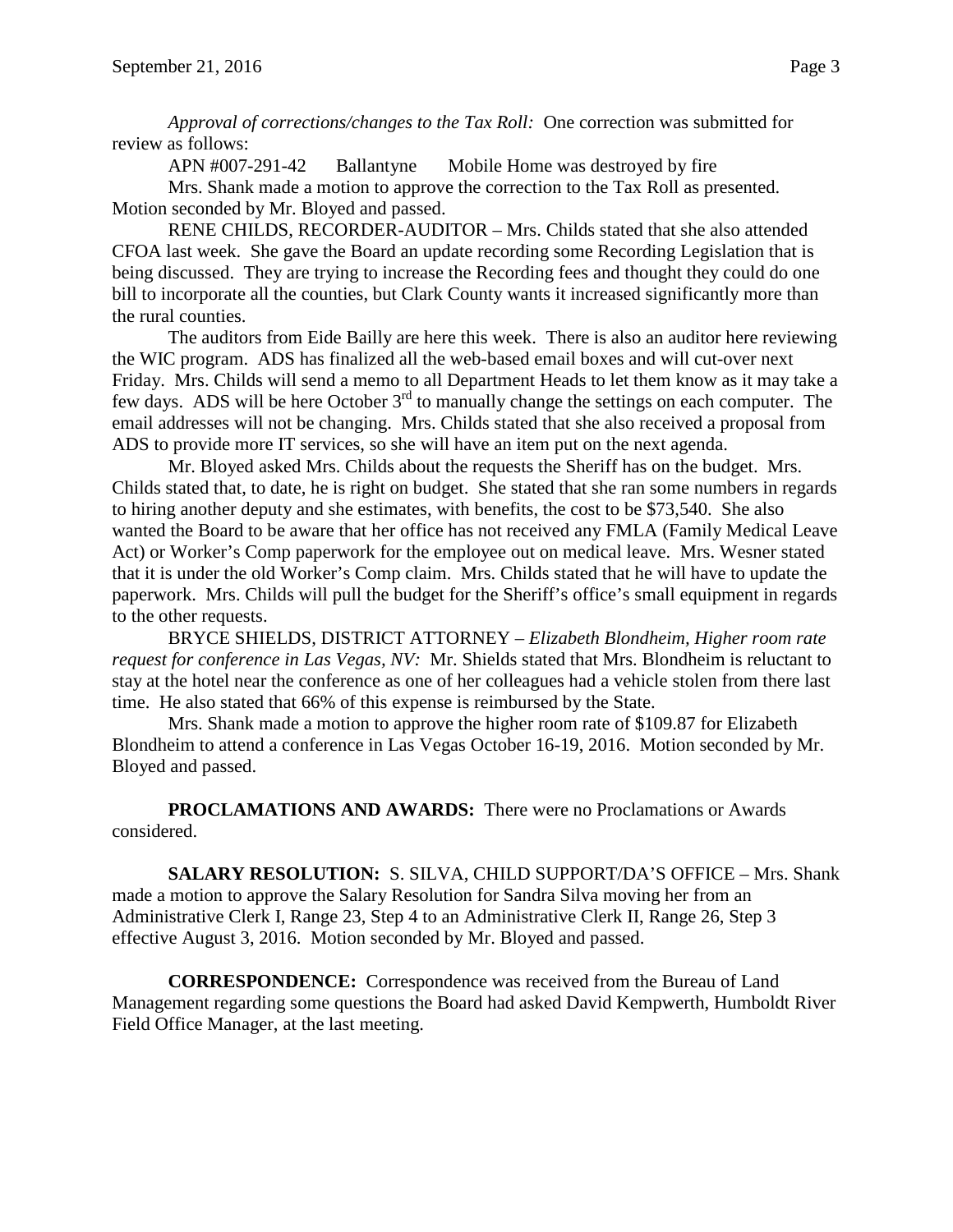**REPORT FROM ADMINISTRATIVE ASSISTANT:** APPROVAL TO CHANGE THE SECOND COMMISSION MEETING ON NOVEMBER  $16^{TH}$  TO NOVEMBER  $14^{TH}$ , 2016, DUE TO THE 2016 NACO CONFERENCE – Mrs. Shank made a motion to approve changing the November 16, 2016 Commission meeting to November 14, 2016. Motion seconded by Mr. Bloyed and passed.

Mrs. Wesner stated that she worked with the auditors yesterday on the Imlay Firehouse grant and everything looks good. The Imlay Sewer project should be going out to bid by the end of the month. She did submit a request to CDBG (Community Development Block Grant) for another extension through December 31<sup>st</sup>.

### **DISCUSSION REGARDING STARTING PROCESS FOR THE NEXT STEPS REGARDING THE PERSHING COUNTY ECONOMIC DEVELOPMENT AND CONSERVATION ACT:** Mr. Shields stated that he and Mr. Irwin haven't discussed an Ordinance as of yet. He hasn't been able to find any examples from other counties. Now that the Bill is moving forward he will start drafting an Ordinance. Mr. Shields also stated that he helped Mr. Irwin prepare his testimony for the Lands Bill and it will be entered on the record before the Energy and Natural Resources Committee tomorrow.

**REPORT FROM LEGAL COUNSEL:** Mr. Shields spoke about the BLM's Range Management Plan (RMP). He met with John Ruhs, the Nevada State Director for BLM a few months ago. There were also ranchers from Humboldt and Pershing Counties present at that meeting and the problems seen with the RMP were discussed. Mr. Shields stated he was supposed to have a meeting with Mr. Ruhs again this afternoon to discuss possible amendments, but that meeting has been cancelled. Mr. Shields stated that as soon as the meeting has been rescheduled he will inform the Board.

Meeting recessed at 9:09 a.m. and reconvened at 9:30 a.m.

### **GRASS VALLEY ADVISORY BOARD:** Annette Stripe was present.

Mrs. Stripe thanked Mr. Handka for fixing the front door. She also asked about the well. Mrs. Shank stated that Mr. Evans has the kit for Mrs. Stripe to take and complete the test. Mrs. Stripe stated that the County had built the bulletin boards used to post their meeting agendas on and the one on Herschell is in bad shape. They would like it replaced. Martha Trost called Mrs. Stripe in regards to the hog farm issue. Mrs. Stripe asked her to submit a memo and she would relay the information to the Advisory Board.

### **SAFETY DEPARTMENT:** Pam Munk was present.

Mrs. Munk stated that October  $20<sup>th</sup>$  is the Great Nevada Shake Out. She is asking that the Board approve a Proclamation for the Shake Out. She also sent out a tail gate class to all the Departments Heads regarding preparing for earthquakes. There is an Accident Investigation class at the Community Center today at 1:00 p.m. It is being put on by POOL/PACT.

Mrs. Munk also requested an agenda item for the next Commission meeting asking for permission to apply for grants to purchase new playground equipment for the park. The cost of the equipment is way more than she anticipated.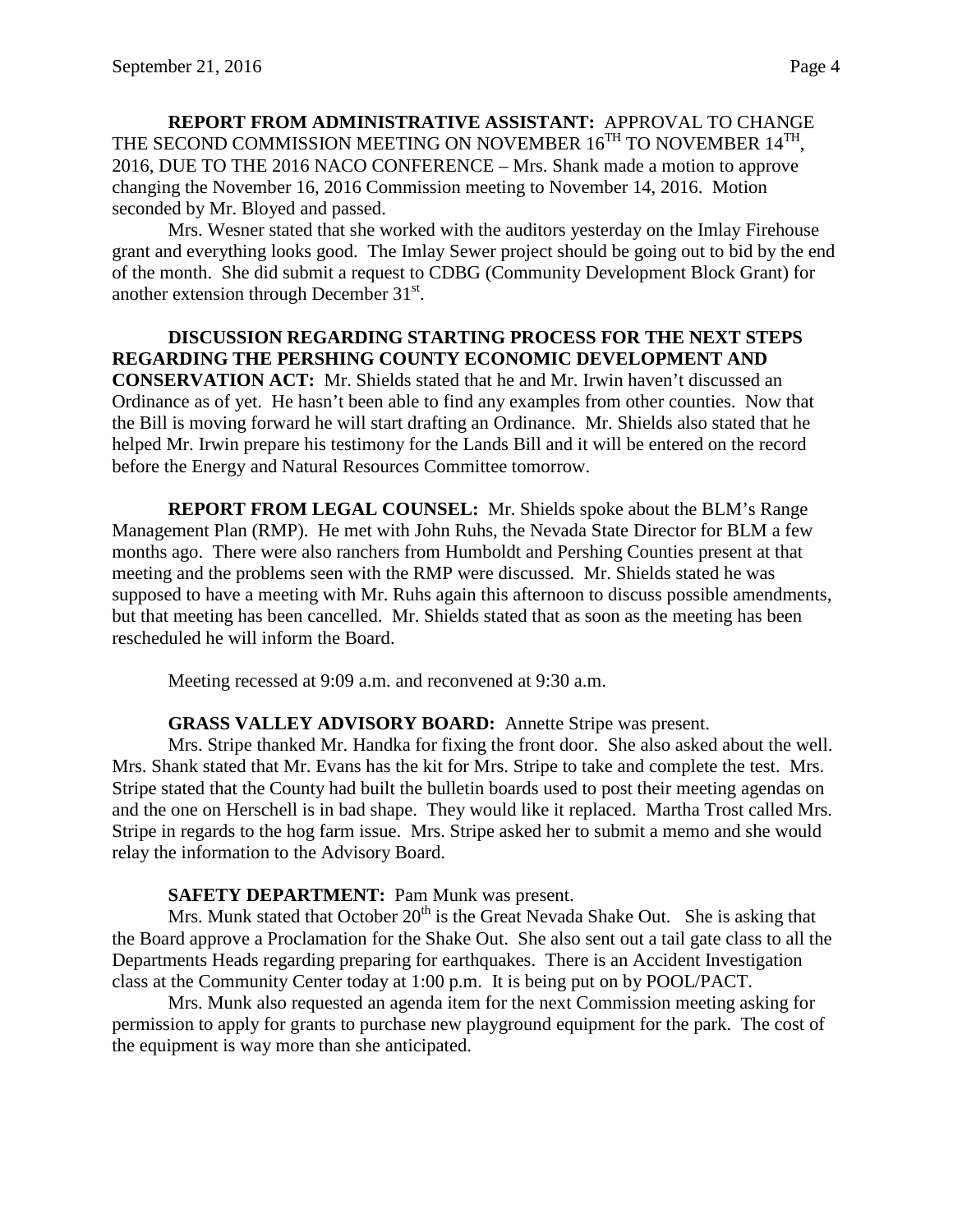Mrs. Munk stated that the Safety Committee meetings have been very productive. She also stated that Red Ribbon Week is next month, so they will be putting up ribbons and she will have a Proclamation for the next meeting.

**PROCLAMATIONS AND AWARDS:** Mrs. Shank made a motion and read a Proclamation declaring Pershing County's participation in the Great Nevada Shake Out on October 20, 2016. Motion seconded by Mr. Bloyed and passed.

**CRAIG TIPPENS, PERSHING COUNTY JUVENILE DEPARTMENT, 11TH JUDICIAL DISTRICT:** APPROVAL OF CONTRACT TO HOUSE JUVENILES AT THE CHURCHILL COUNTY DETENTION CENTER – It was noted that we do not currently have an agreement to house juveniles as our contract with Leighton Hall expired on September 9, 2016. Mr. Tippens stated that Lander County will be using a facility in Elko County and Mineral County will also use Churchill County. Mr. Shields stated that he did provide a copy of this agreement to Lander and Mineral counties so that everyone in the  $11<sup>th</sup>$  Judicial District is on the same page. Mr. Shields also stated that this contract is considerably less than what we were paying to Humboldt County.

Mrs. Shank made a motion to approve the contract to house juvenile at the Churchill County Detention Center, Teurman Hall, which is a two year contract beginning January 1, 2016 and ending January 1, 2018 with an automatic renewal at that time unless terminated by either party with 30 days notice. Motion seconded by Mr. Bloyed and passed.

The meeting recessed at 9:52 a.m. and reconvened at 10:05 a.m.

**PLANNING DEPARTMENT:** James Evans was present.

Mr. Evans stated that he has been working with the City on a Master Plan amendment for Dartmouth Avenue. Approximately 200 notices need to be mailed.

### **IMLAY WATER:** James Evans was present.

Mr. Evans did not have anything to report.

### **BUILDING DEPARTMENT:** James Evans was present.

Mr. Evans stated that this side of the office has been steady, but he had nothing new to report. Mr. Bloyed asked about Code Enforcement. Mr. Evans stated that they are trying to stay on top of things. There have been no new complaints. There are two items still in the court system.

The Archive Building has been stuccoed and the crew is painting the inside of the building. Mrs. Shank asked about a finish date. Mr. Evans stated that it would be in October some time.

The meeting recessed at 10:11 a.m. and reconvened at 10:30 a.m.

**JERRY ALLEN, SHERIFF:** UPDATE – Sheriff Allen stated that there has been an uptick in graffiti and they are working with the City Police Department. They are also trying to deal with some squatters in Coal Canyon.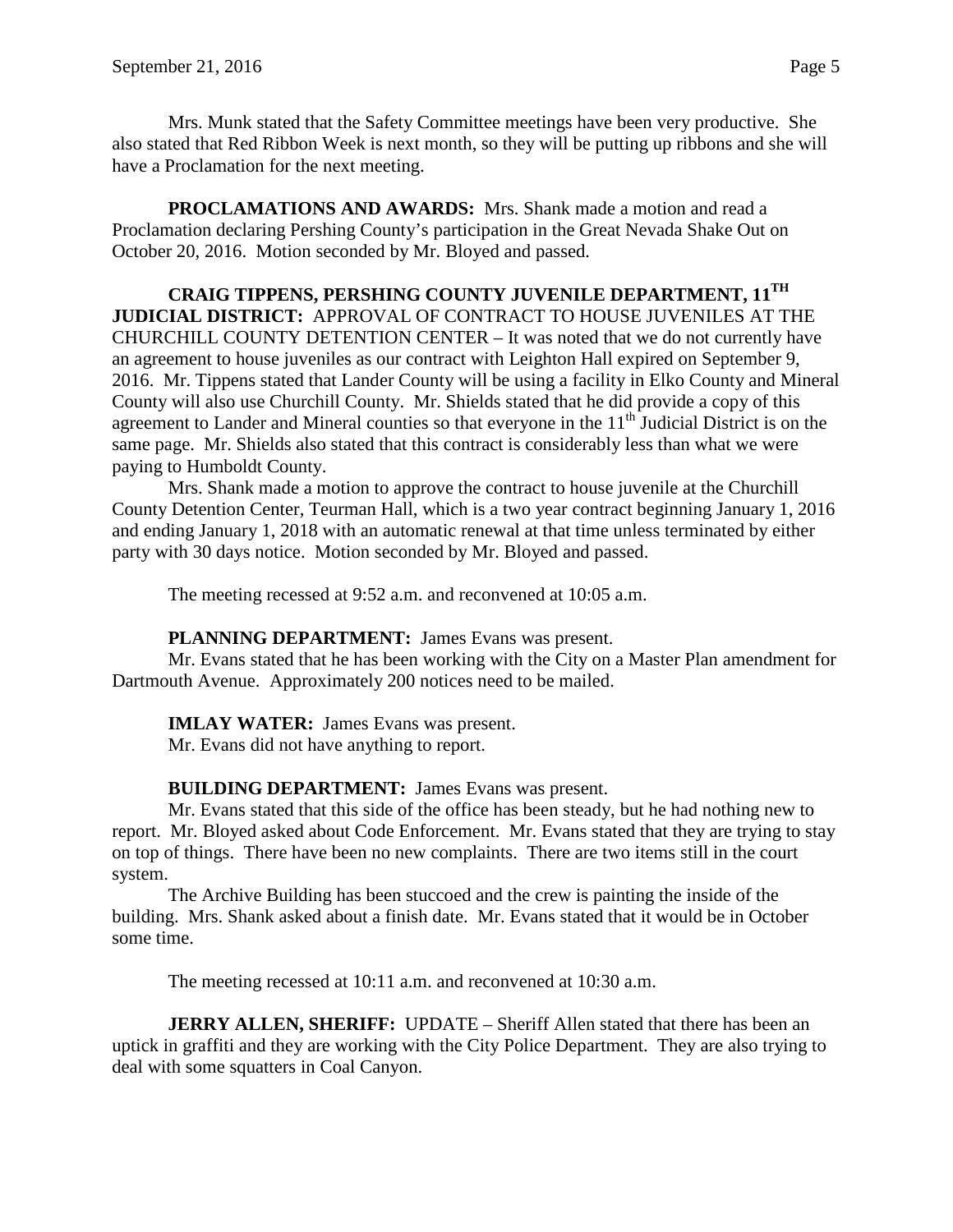UPDATE ON 2016 BURNING MAN EVENT, AFTER ACTION REPORT & FINAL BUDGET – Sheriff Allen stated that he is still working on the After Action Report. He gave some preliminary numbers in regards to his budget. \$160,384.29 has been spent to date with \$154,347.16 spent on wages, \$2,500 for housing and \$3,537.13 for supplies. Sheriff Allen also gave the Board an invoice for services provided outside of the Settlement Agreement in the amount of \$39,959.20. Event patrol started early with the first citation being written on August  $23<sup>rd</sup>$  and the first arrest being made on August  $24<sup>th</sup>$ . There were 14 arrests made during the "preevent" time period and three arrests post-event. Sheriff Allen stated that they are still getting reports of crime and as such, officers are still on the payroll. There were a total of 46 arrests made and they issued 142 citations.

Mr. Bloyed asked about a timeframe for the After Action Report. Sheriff Allen stated that he would try to have it ready by the October  $19<sup>th</sup>$  meeting.

APPROVAL TO HIRE ADDITIONAL DEPUTY DUE TO DEPUTY ON MEDICAL LEAVE – Sheriff Allen stated that the Deputy had been released for desk duty, but is now back on leave and will have to have another surgery. He could be off for another year.

Sheriff Allen is estimating the cost for the remainder of the year to be approximately \$53,042. It was noted that the Deputy on medical leave will have 66% of his wages reimbursed by worker's comp.

Sheriff Allen stated that he has four candidates for the vacant position and two of them are already Cat III Certified.

Mr. Bloyed asked if the estimated cost included benefits. Sheriff Allen stated that it does include benefits, as well as the cost of a background check and POST (Peace Officers Standards Training) training.

Mrs. Shank wanted to insure that the over-time within the Department would go down with the filling of this position. Sheriff Allen stated that he would be able to control it better, but there would still be some incurred due to training, etc.

Mr. Bloyed asked how many Reserve Deputies there are. Sheriff Allen stated that he has a couple in the applicant process.

Mrs. Shank made a motion to approve the hiring of an additional deputy due to one being on medical leave. Motion seconded by Mr. Bloyed and passed.

REPLACEMENT OF DAMAGED, UNREPAIRABLE LAPTOP COMPUTER – Sheriff Allen stated that the Board did approve purchasing four new laptops, but this would be over and above those. Mr. Bloyed stated that the four would have to do for now.

OUT OF STATE TRAVEL FOR 4 EMPLOYEES (FLANAGAN & BLONDHEIM TO KANSAS TO PROCURE K-9 & ALLEN & SEWARD TO SOUTH LAKE TAHOE FOR RIMS CONFERENCE) – Mrs. Shank made a motion to approve the out of state travel as presented. Motion seconded by Mr. Bloyed and passed.

REPLACEMENT OF 2 DEFECTIVE TASERS THAT CANNOT BE REPAIRED AT A COST OF \$2,922.56 – Sheriff Allen stated that these tasers were purchased without warranties. The replacements would have four year warranties. Mr. Bloyed asked if procedures could be changed for this budget year so that an officer would have to check a taser out at the start of their shift. These items could then be budgeted for next year. Sheriff Allen thought something could be worked out.

Mr. Bloyed thanked the Sheriff's Department for their hard work at this year's Burning Man event. He stated that he has received several compliments. Roger Vind from Burning Man agreed.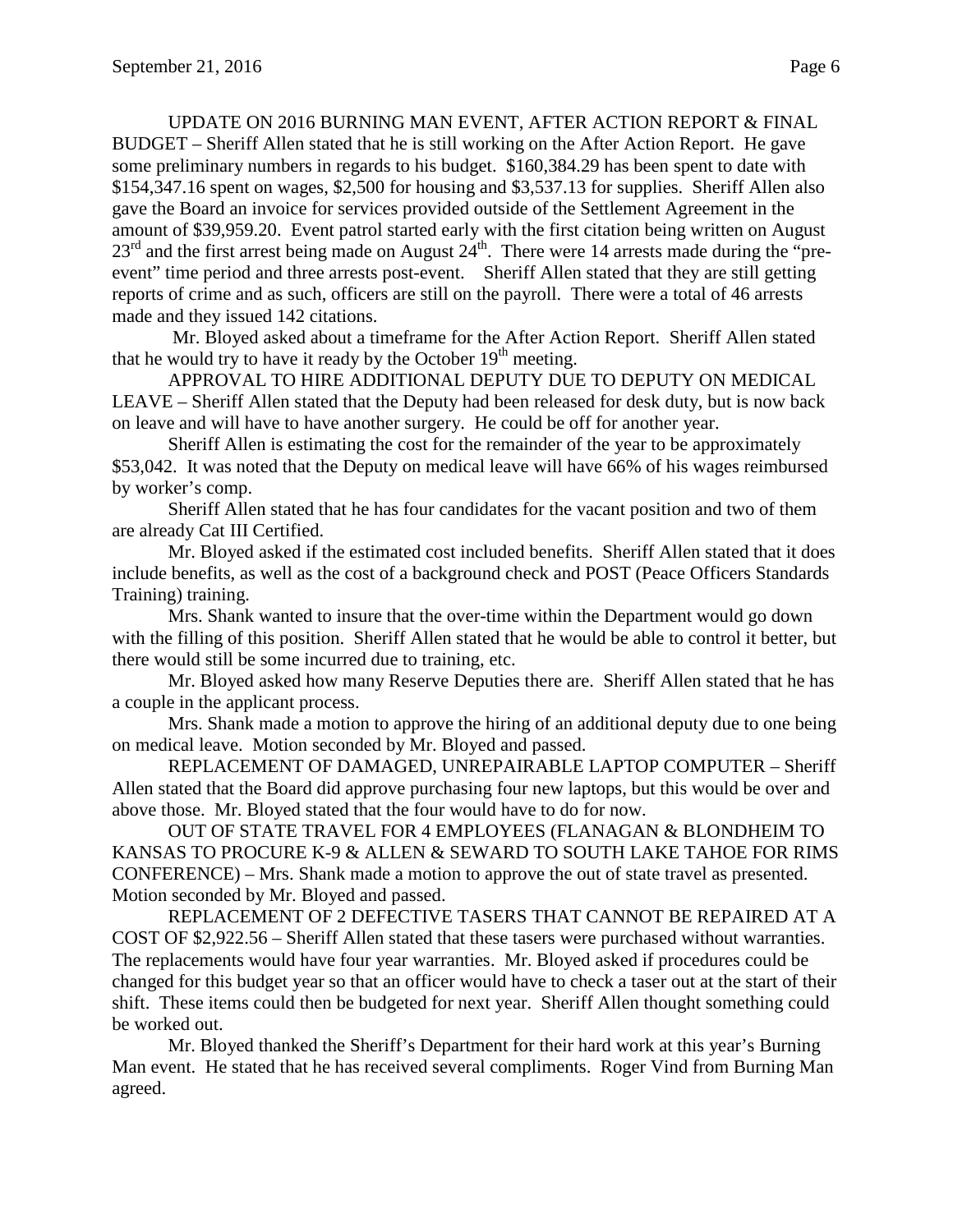Roger Vind also stated that they will work with the Sheriff's Department and the BLM in regards to the upward trend of violence at this year's event.

The meeting recessed at 10:55 a.m. and reconvened at 11:00 a.m.

**ROBERT TOWNE, ACTING DISTRICT MANAGER AND WILLIAM MACK, BLACK ROCK FIELD OFFICE MANAGER, BUREAU OF LAND MANAGEMENT:**  UPDATE ON MATTERS RELATING TO PERSHING COUNTY – Mr. Towne started by saying that he is the 5<sup>th</sup> Acting District Manager since the position was vacated. They have made the decision to fill the position permanently and hopefully that takes place by the first of the new year.

Mr. Towne also thanked the Sheriff's Department for their work at Burning Man and the Board for their support.

Mr. Mack spoke about the EIS (Environmental Impact Survey) for the Hycroft Mine expansion. The Board had requested a tour, but Mr. Mack was never given a date.

In regards to Burning Man, Mr. Mack stated that they receive great cooperation from the Sheriff's Department. All in all it was a successful year. In the off season they will be working with the Sheriff in regards to establishing better communication at the event. Their NEPA (National Environmental Policy Act) document is expiring this year. The BLM will do an EIS for future events. It was noted that the EIS will not be complete by next year's event, but they have spoken with their legal department and feel they can mirror past permits until a new document is ready.

Mrs. Shank asked about the early entrance and late exit. Mr. Mack stated that this option was already a part of the NEPA document, it just hadn't been used. It has been very successful with helping manage the traffic.

Mr. Bloyed asked how many days they classify as the event. The Board also wanted to know when the BLM has law enforcement on the playa. Mr. Towne stated that the actual event is 9 days with their ramp up and down being an additional 4 days for a total of 13. Mrs. Shank asked about the peak population number. Mr. Mack stated that they do two counts, one of all the participants and then another of everyone on playa, but the NEPA document only addresses paid participants.

Mr. Shields asked if they feel it is essential to have law enforcement on playa pre-event. Mr. Mack stated that it is their duty to enforce laws on public land, so if there are people there, it needs to be patrolled. Mr. Shields stated that there are some laws that BLM cannot enforce, so do they feel it is important to have local law enforcement on hand. He also asked how they arrive at the number of Law Enforcement they will have on playa. Mr. Mack stated that there was a lot of discussion at the Federal and State Levels. They draw staff for the event from all over the country, and with several vacancies in law enforcement positions, this is the number they felt could be spared.

Mrs. Shank asked if the BLM has oversight of the structures that are erected. Mr. Mack stated that as long as they are operating within the confines of the permit, they don't, but BRC and BLM both have a safety officer on site and they work very well together. They do make recommendations if they feel something may not be safe. Mr. Mack stated that it is not part of the permitting process, but it is in their Operating Plan. The liability is on BRC.

Robert MacDougal stated the importance of the Burning Man event being recognized as a 15 day event.